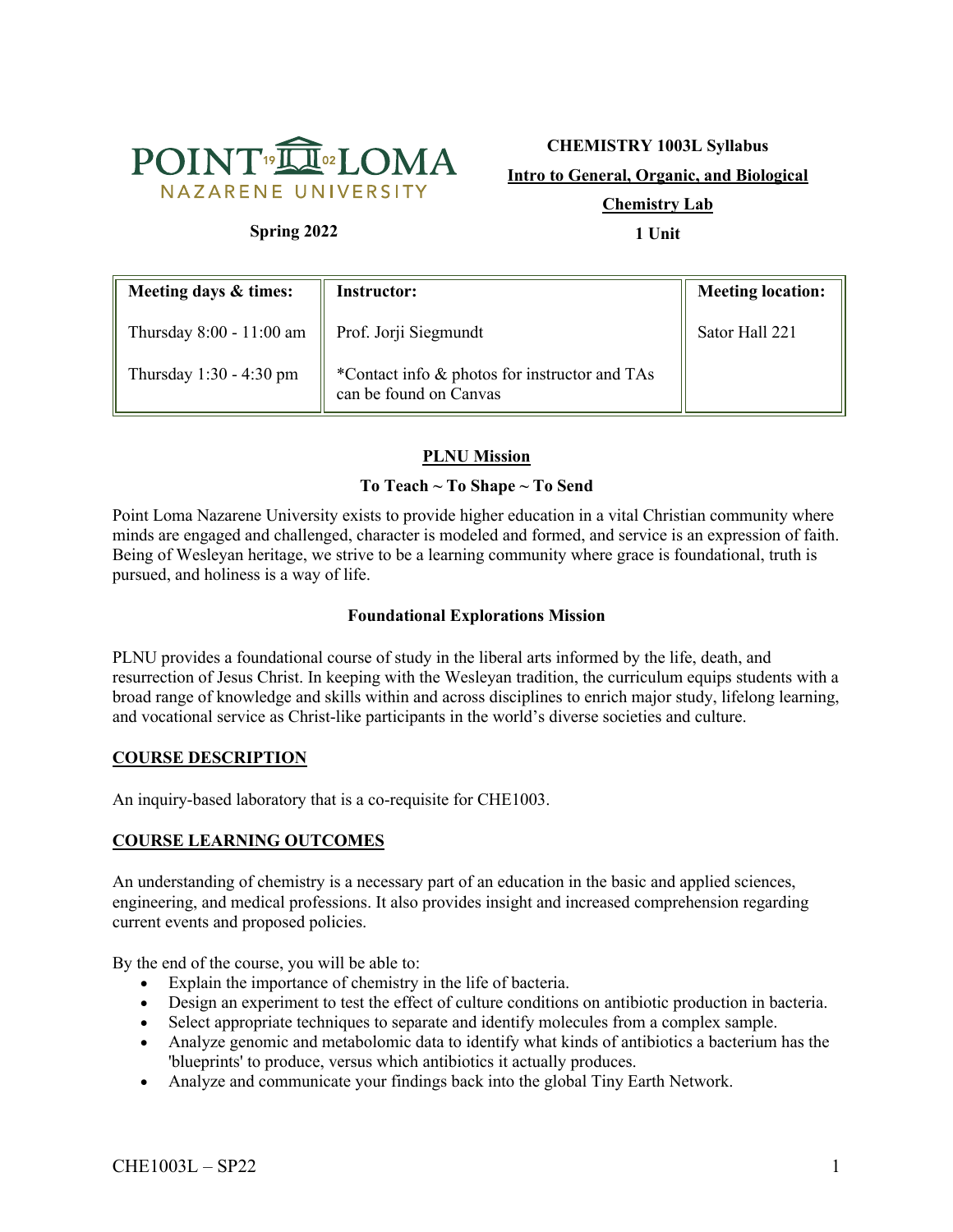#### **REQUIRED RESOURCES**

For lab, you'll need to purchase a pair of protective **lab glasses** and a **lab coat**. You may either bring your own or purchase them from the chemistry club on the first day of lab for \$10 (\$5 for the lab coat, and \$5 for the lab glasses). You are encouraged to store these in a designated location in the lab.

Since this is a newer course format, your 'text' will be excerpts from the not-yet-published lab manual, included here in the Canvas course. *(Note that your input on the readings is very welcome and may shape the final manuscript!)*

# **SAFETY**

Safety is the top priority in the lab. You will be required to sign a safety agreement contract before you can take part in the lab. The agreement contract delineates safety rules set forth by the department. If you fail to comply with any one of the rules in the safety agreement, you may be excluded from the lab and will not have the opportunity to make up missed assignments. You must wear a mask or face-covering at all times during the lab period. Your compliance with lab safety will count towards your participation grade.

## **ATTENDANCE POLICIES**

Regular and punctual attendance at all classes is considered essential to optimum academic achievement. If the student is absent from more than 10 percent of class meetings (one lab period), the faculty member may file a written report which may result in de-enrollment. If the absences exceed 20 percent (three lab periods), the student may be de-enrolled without notice until the university drop date or, after that date, receive the appropriate grade for their work and participation. See Academic Policies in the Undergraduate Academic Catalog.

Laboratory sections will meet on a weekly basis beginning Thursday, January 20, 2022. There are no allowed or excused absences except as approved in writing by the Provost for specific students participating in certain university-sanctioned activities, such as sports, debate, music, etc., or due to medically-verified illness. You must obtain permission from the Provost or Wellness Center. If you must miss a lab for a valid reason (Provost-*approved* activity or Wellness Center-*verified* illness, etc.), then you must make *prior* arrangements by sending an email to the Prof. Siegmundt, no later than the week *before* the lab that you will miss. If you do not provide *prior* notice, will receive grades of zero for each missed assignment. If you cannot provide *prior* notice, then ask someone else to send the email for you *before* the class you will miss. No other shifts in lab schedules will be permitted. **You are responsible for all the material covered in lab even if you did not attend.**

## **EXAMPLE LAB SCHEDULE**

In this lab, we will be doing real scientific research, which is to say that *we don't know the outcome ahead of time!* As a result, the precise activities week-to-week WILL vary depending on the outcome of a previous experiment. After week 1, treat the schedule below as an *example* of one possible sequence of activities. Yours can - and likely will - look quite different!

**Pre-lab Assignments will be due on the day before your lab by midnight (11:59:59pm on Wednesday)**. **Post-lab Assignments will be due on the Sunday after your lab by midnight. Initial discussion posts will be due on respective Sundays, and the responses will be due at the beginning of your next lab period.**

 $CHE1003L - SP22$  2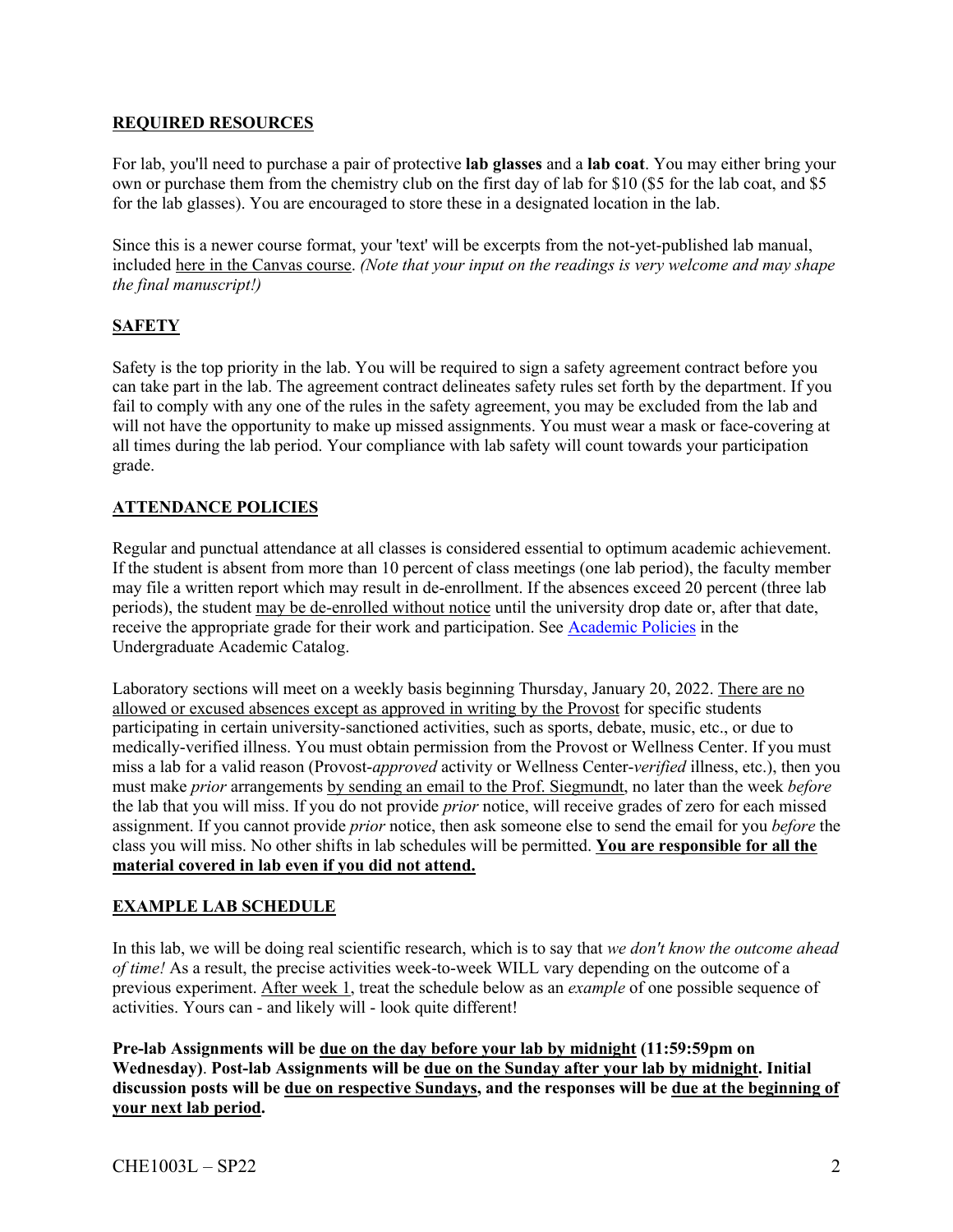Occasionally, lab may be held **in one of the computer labs in Ryan Library** or **asynchronously** (in which case you can complete the lab at a time of your choice during the week). Your instructor will let you know the preceding week if this is the case.

| Week                    | <b>Readings &amp; Assignments</b>                 | Lab Agenda                          |
|-------------------------|---------------------------------------------------|-------------------------------------|
| $\mathbf{1}$            | Section 1: Intro to CHE 1003L                     | Introductions                       |
| $(1/18-1/23)$           | Lab Syllabus & Schedule                           | Lab Safety                          |
|                         | Pre-lab Assignment: Syllabus Quiz due Jan 16th    | Intro to Lab Equipment              |
|                         | Protocol: Scientific measurements & general lab   | Scavenger Hunt                      |
|                         | techniques                                        | Measurements Lab                    |
|                         | Week 1 Post-lab assignment                        |                                     |
| $\boldsymbol{2}$        | Section 2: Bacteria & Antibiotics                 | Central Dogma                       |
| $(1/24-1/30)$           | Protocols: Techniques for working with Bacteria   | What are antibiotics?               |
|                         | Week 2 Pre-lab Assignment                         | Bacteria culturing                  |
|                         | Week 2 Post-lab Assignment                        |                                     |
| 3                       | <b>Section 3: Natural Products</b>                | What are natural products?          |
| $(1/31 - 2/6)$          | Meet Tiny Earth Strain TE3760                     | Liquid-liquid extraction            |
|                         | Protocols: Liquid-liquid extraction               | Determining density                 |
|                         | Week 3 Pre-lab Assignment                         |                                     |
|                         | Week 3 Post-lab Assignment                        |                                     |
| $\overline{\mathbf{4}}$ | Section 4: Turning on antibiotic production lines | Discussion: Culture conditions      |
| $(2/7 - 2/13)$          | Protocol: AntiSMASH                               | Write media recipe/instructions for |
|                         | Week 4 Pre-lab Assignment                         | your TA to prepare your chosen      |
|                         | Week 4 Post-lab Assignment                        | media                               |
| 5                       | Section 5: Growing bacteria to study              | Inoculation                         |
| $(2/14 - 2/20)$         | Protocols: Growing in liquid culture, growing in  |                                     |
|                         | solid culture                                     |                                     |
|                         | Week 5 Pre-lab Assignment                         |                                     |
|                         | Week 5 Post-lab Assignment                        |                                     |
| 6                       | Section 6: How natural products are made          | AntiSMASH analysis of TE3760        |
| $(2/21 - 2/27)$         | Protocol: AntiSMASH of TE3760                     | (Bring your computer)               |
|                         | Week 6 Pre-lab Assignment                         |                                     |
|                         | Week 6 Post-lab Assignment                        |                                     |
| 7                       | Section 7: Extraction                             | TE3760 Extraction                   |
| $(2/28-3/6)$            |                                                   | Disk diffusion bioassay             |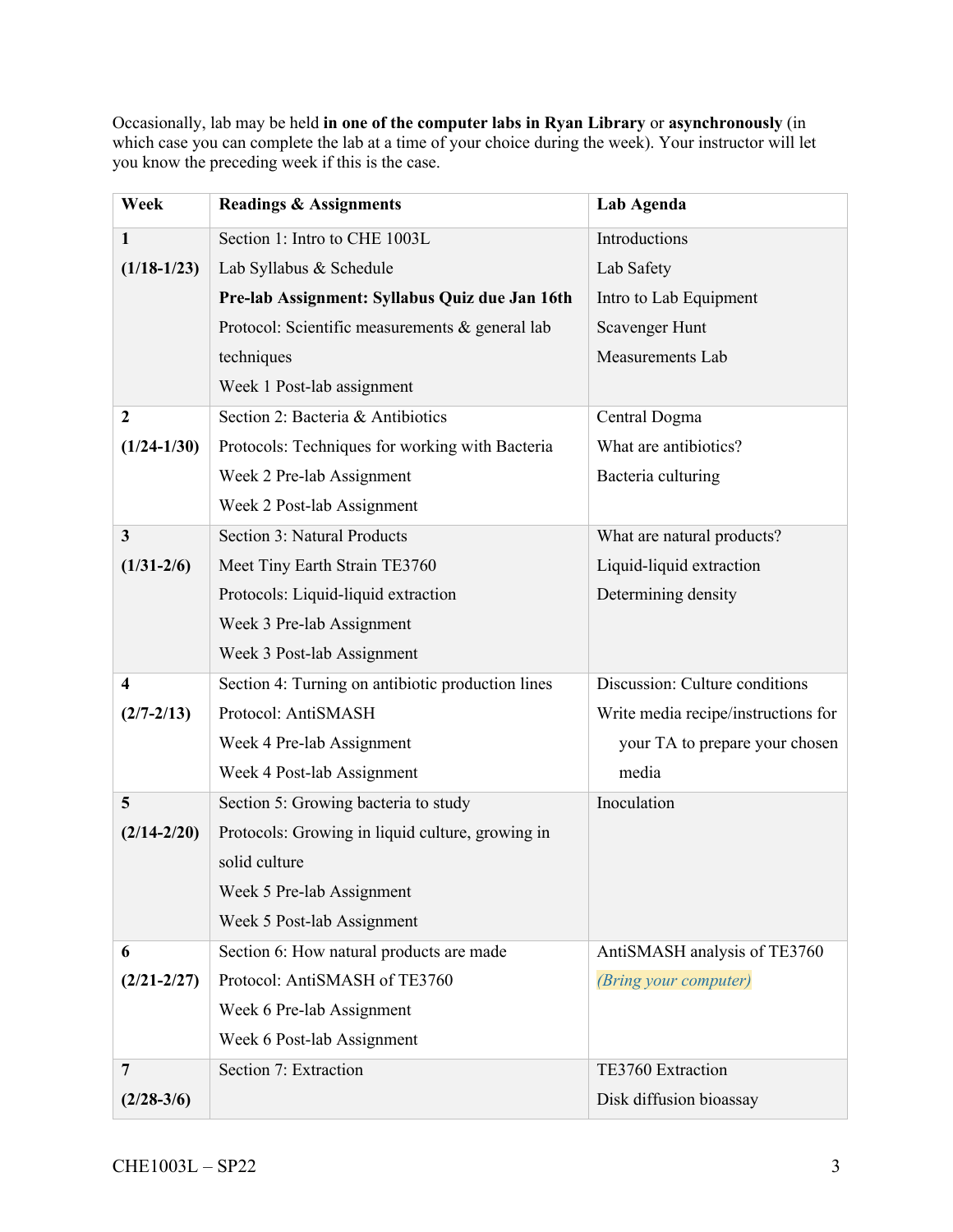|                 | Protocol: Liquid-liquid extraction, disk-diffusion |                                 |  |
|-----------------|----------------------------------------------------|---------------------------------|--|
|                 | bioassay                                           |                                 |  |
|                 | Week 7 Pre-lab Assignment                          |                                 |  |
|                 | Week 7 Post-lab Assignment                         |                                 |  |
| $3/7 - 3/11$    | <b>Spring Break - no classes</b>                   |                                 |  |
| 8               | Section 8: Chemical separations                    | Disk diffusion results          |  |
| $(3/14 - 3/20)$ | Protocols: TLC, TLC bioautography                  | TLC of TE3760                   |  |
|                 | Week 8 Pre-lab Assignment                          | TLC bioautography               |  |
|                 | Week 8 Post-lab Assignment                         |                                 |  |
| 9               | Section 9: Mass Spectrometry                       | Examine LCMS data of            |  |
| $(3/21 - 3/27)$ | Protocol: Exploring LCMS data                      | antibiotics, TE3760             |  |
|                 | Week 9 Pre-lab Assignment                          | TLC Bioautography of active     |  |
|                 | Week 9 Post-lab Assignment                         | extracts                        |  |
|                 |                                                    | (In the computer lab)           |  |
| 10              | Section 10: NMR spectroscopy                       | Acquire 1H NMR and HSQC         |  |
| $(3/28-4/4)$    | Protocols: NMR sample prep and data acquisition,   | spectra on crude extracts       |  |
|                 | NMR data analysis                                  | Identify compound classes using |  |
|                 | Week 10 Pre-lab Assignment                         | <b>NMR</b>                      |  |
|                 | Week 10 Post-lab Assignment                        |                                 |  |
| 11              | Poster Workshop                                    | Prepare group posters           |  |
| $(4/7-4/13)$    |                                                    |                                 |  |
| $4/14 - 4/18$   | <b>Easter Recess - no classes</b>                  |                                 |  |
| 12              | <b>Final Project</b>                               | Final poster presentation       |  |
| $(4/21 - 4/27)$ |                                                    |                                 |  |

## **ASSESSMENT AND GRADING**

The activities described above will contribute to your total course grade according to the following distribution:

| <b>Pre-lab assignments &amp; Quizzes</b> |     | $30\%$ Participation             | $10\%$ |
|------------------------------------------|-----|----------------------------------|--------|
| <b>Post-lab assignments</b>              | 45% | <b>Final Poster Presentation</b> | 15%    |

The participation component will evaluate your preparedness for each experiment as you arrive in lab; your participation in each part of the experiment, whether working individually or with a partner; your attention to lab safety and neatness during lab; and cleanup of your lab space and public lab spaces, as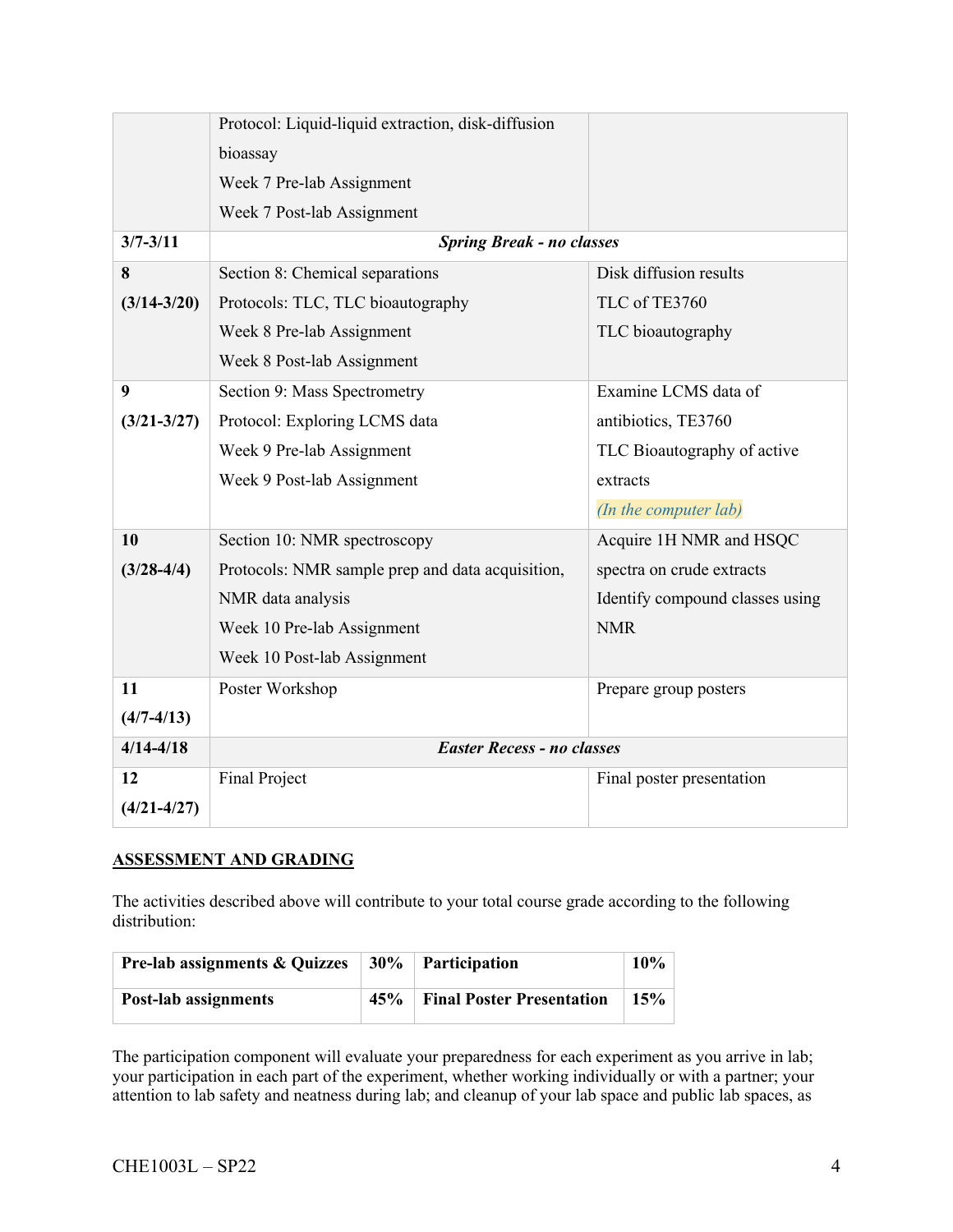needed, including equipment and chemicals, before you leave the lab for the day. One component of this grade will be an evaluation of your participation by your lab partner or group.

There is no final exam for CHE 1003L.

Student grades will be posted in the Canvas grade book throughout the course. Letter grades will be assigned at the end of the course based on your percentage of total possible points, according to the following scale:

| <b>Standard Grade Scale Based on Percentages</b> |               |               |               |                |  |
|--------------------------------------------------|---------------|---------------|---------------|----------------|--|
| A                                                | В             | C             |               |                |  |
| A 93-100                                         | $B+87-89$     | $C+77-79$     | $D+67-69$     | F Less than 59 |  |
| $A - 90 - 92$                                    | 83-86<br>B.   | $C$ 73-76     | D $63-66$     |                |  |
|                                                  | $B - 80 - 82$ | $C - 70 - 72$ | $D - 60 - 62$ |                |  |

# **INCOMPLETE AND LATE ASSIGNMENTS**

All assignments are to be submitted/turned in according to the due dates posted on Canvas.

Pre-lab assignments: Pre-lab assignments need to be completed prior to coming into the lab in order to be prepared for class. If turned in between 12:01am on the day of lab (Thursday) and the time your lab section begins (8:00am for Section 1; 1:30pm for Section 2) will receive a 10% deduction in score. Once your lab section time begins, any late pre-lab assignments will receive a 50% deduction in score.

Post-lab assignments: Late post-lab assignments will receive a 10% reduction in score if they are submitted within one week after the due date. After this time, post-lab assignments will receive a 50% reduction in score.

Incomplete assignments: If there are any incomplete assignments remaining at *beginning* of the poster workshop in Week 11, those assignments will each receive grades of zero.

As a reminder, if you do not provide notice prior to an absence, you will receive grades of zero for each missed assignment.

#### **STATE AUTHORIZATION**

State authorization is a formal determination by a state that Point Loma Nazarene University is approved to conduct activities regulated by that state. In certain states outside California, Point Loma Nazarene University is not authorized to enroll online (distance education) students. If a student moves to another state after admission to the program and/or enrollment in an online course, continuation within the program and/or course will depend on whether Point Loma Nazarene University is authorized to offer distance education courses in that state. It is the student's responsibility to notify the institution of any change in his or her physical location. Refer to the map on State Authorization to view which states allow online (distance education) outside of California.